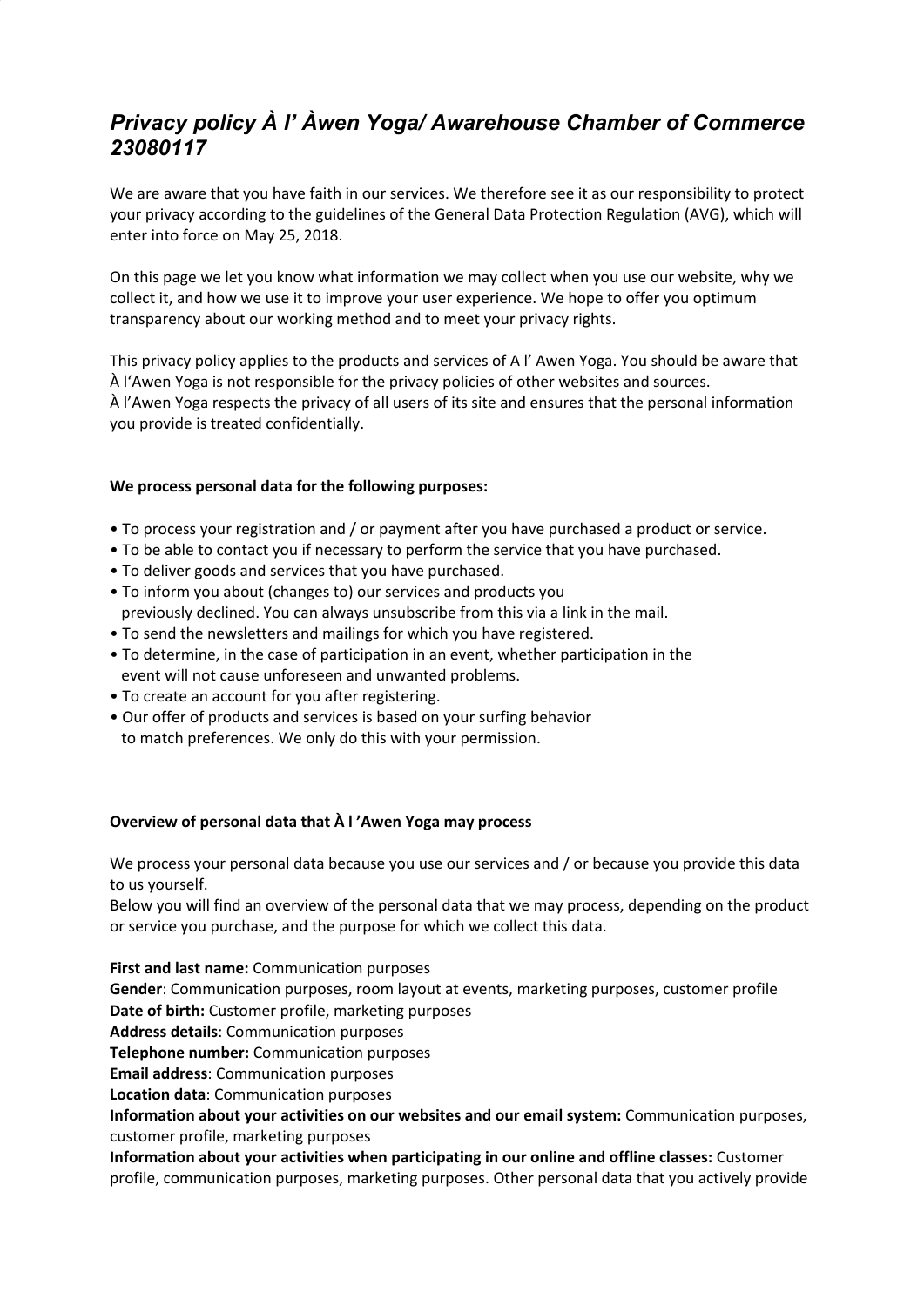by registering for an event or course, in correspondence and/or by telephone that are relevant to participation in the sessions and events (workshops and retreats).

Examples include information about injuries, complaints or allergies. This makes it possible for us to help and support you as well as possible during participation in our events and to allow you to practice as safely as possible. We will never share this information with other parties without your permission.

## **Email communication**

The personal data that we register for our newsletter subscribers are the e-mail address, possibly attached with a name.

When you sign up for our mailing list, we explicitly ask you for permission to process your personal data through an opt-in and a double opt-in via email as an additional confirmation. We base ourselves on one of the six AVG principles called "Consent of the person concerned".

Our email system **WIX shout-out** gives us access to the mailing lists to which our customers have subscribed, which emails they have received from us, and which emails our subscribers open on associated dates. In addition, the **WIX shout-out** system automatically keeps track of the user's country and region. With this information we can determine if the emails you receive are of interest to you, and if necessary better attune to your wishes so that you do not receive unwanted emails from us. When you are a member of our newsletter we will send you emails with content updates and information about new products, services and events on a regular basis.

### **Payment details**

In the case of a payment, we have insight into the payment details of our customers. Payment data of our customers consists of the name of the customer, (possibly) address data, the purchase date, payment method, order number. We process this data through our payment provider **Stripe** and **Paypal**. This is always done via a secure https connection. You can see this on the address bar "https" and the padlock.

We base the processing of payment data on one of the six AVG principles called "Necessary for the execution of an agreement". These payment details are necessary for our bookkeeper and tax return.

#### **How long does À l 'Awen Yoga retain personal data**

#### Personal data is not kept longer than necessary.

Your personal data is stored until you unsubscribe from our mailing list or other systems that we use to offer our services. You have the option to do this at the bottom of every email that you receive from us. If it concerns an account on one of our websites, you always have the option of deleting the account yourself or emailing us : info@alawenyoga.com so we can delete the account for you. Your personal data is stored on secure servers of our hosting provider, or that of a third party (WIX shout-out, G-suite, Gmail). We will not combine this information with other personal information that we may have. If you are deregistered with A l 'Awen Yoga then we will destroy all your data unless there are possible legal retention obligations (tax).

## **View, modify or delete data**

We would like to draw your attention to the fact that you have the right to request or have your personal data removed from us at any time. We hereby respect your AVG Privacy Rights of Data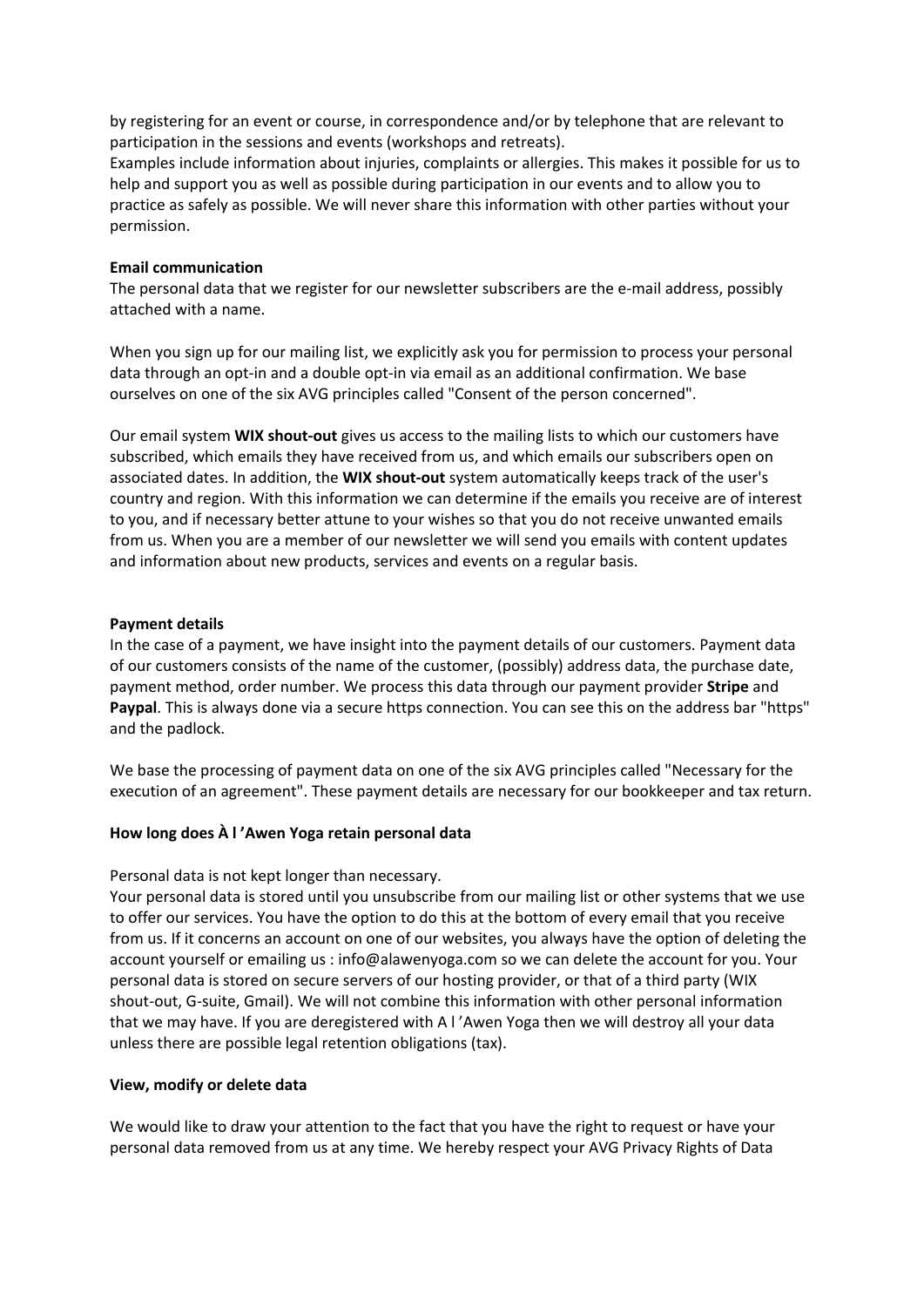Portability and Forgetting. In the case of a payment, we are forced to keep the data of the payment because the tax authorities require it. We can delete the accounts linked to the payment at any time.

If you wish to make use of your right to data portability or forgetfulness or if you have other questions regarding your personal data, please contact us via our email address info@alawenyoga.com.

## **Communication**

When you send emails or other messages to us, we may save those messages. Sometimes we ask you for your personal information that is relevant to the situation. This makes it possible to process your questions and to answer your requests.

The messages are stored on secure servers of A l 'Awen Yoga or those of a third party. We will not combine this data with other personal data that we have.

We would like to draw your attention to the fact that you can contact us at any time if you wish to exercise your right to data portability or forgetfulness. We kindly request you to contact us via our email address info@alawenyoga.com.

If you believe that we are acting incorrectly with regard to the AGV, you have the right to submit a complaint to the Dutch Data Protection Authority at all times.

## **Special and / or sensitive personal data processed by À l ' Awen Yoga**

Our website and / or service does not intend to collect data about website visitors under the age of 16. Unless they have permission from parents or guardian. However, we cannot check this in reality. We therefore advise parents to be involved in the online activities of their children, to prevent data about children being collected without parental consent. If you are convinced that we have collected personal information about a minor without that permission, please contact us at info@alawenyoga.com and we will remove this information.

#### **Cookies**

À l 'Awen Yoga uses Cookies to optimize the functionality of certain pages of the websites. Cookies are small text files that are placed on your computer to make the websites work better and help to analyze preferences of users of the websites. We use this information to keep track of how you use the websites, to prepare reports on website activity and to offer other services with regard to website activity and internet use. This way we can be of even better service to you when you visit our website again. We do this through the Google Analytics pixel and the Facebook pixel, Paypro and Convert Kit.

The visitor can decide for himself how to handle the cookies. He can organize his browser in such a way that the use of cookies is allowed, not allowed or partially permitted. You can delete cookies at any time.

**Third parties**